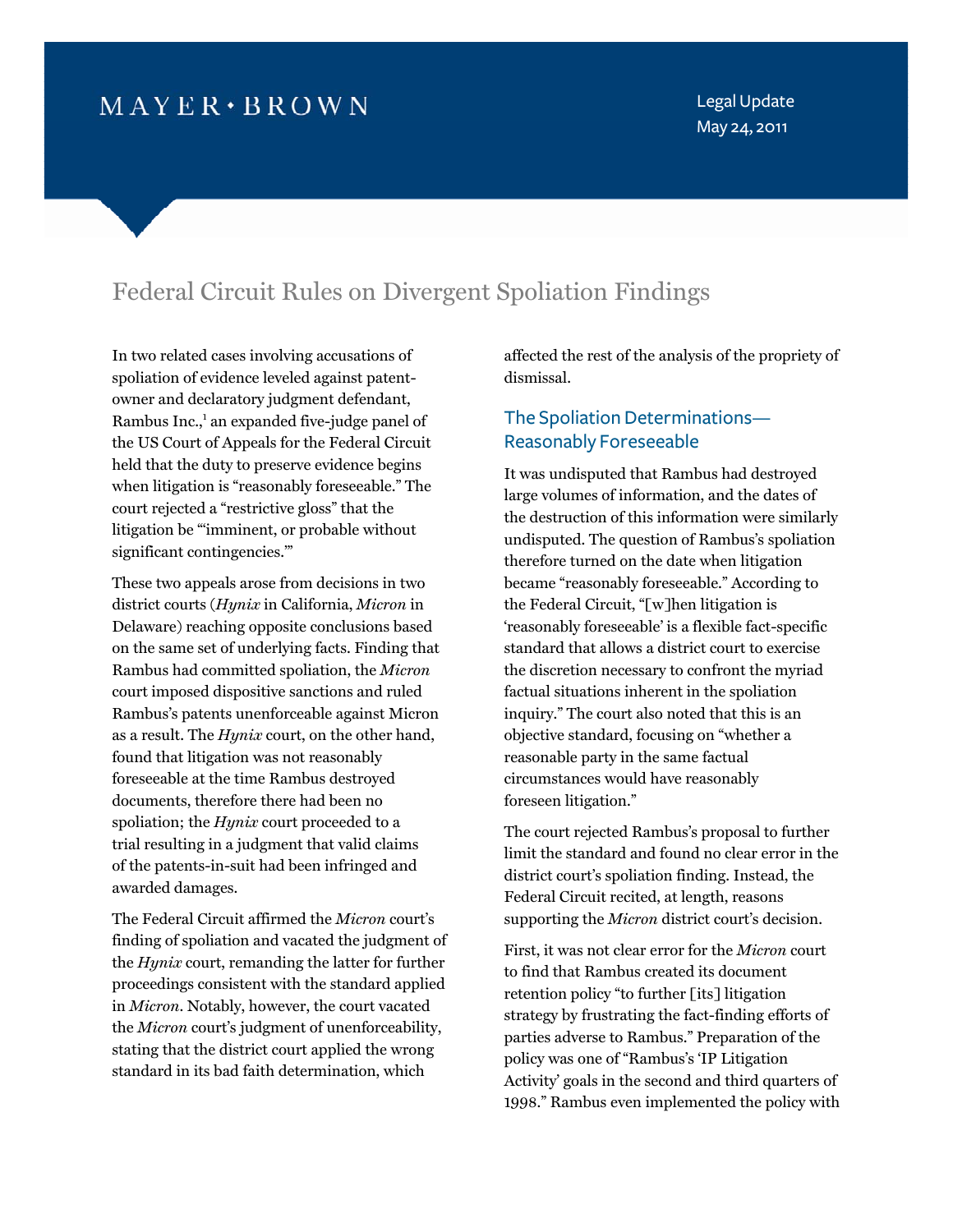an eye toward litigation, such as destroying email backup tapes because of a concern that they were discoverable information, while instructing personnel to look for and preserve "helpful documents to keep" among documents that would otherwise be destroyed under the policy.

Second, Rambus was "on notice of potentially infringing activities" at least as soon as its first patent issued. "[T]he knowledge of likely infringing activity by particular parties makes litigation more objectively likely to occur because the patentee is then more likely to bring suit." Here, Rambus had used its position in the relevant standard-setting body to obtain information about the developing standard in order to write patent claims to cover the products complying with the emerging standard.

Third, Rambus had begun taking material steps to prepare for litigation before holding what was termed its second "shredding party." In fact, organizing the "shredding party" was one of the "IP 3Q '99 Goals," which also included "preparing a litigation strategy" for pursuing one of Rambus's targets and "being 'ready for litigation with 30 days notice.'"

Fourth, as the patentee, Rambus had the potential to control the date of litigation against alleged infringers.

Finally, Rambus had taken the position internally that its licensees were eventual targets for infringement litigation once those licensees either rejected Rambus's technology or were too invested in it to back out. For this reason, the ongoing business relationships between Rambus and its licensees did nothing to make litigation less foreseeable.

The panel majority noted that "most document retention policies are adopted with benign business purposes," and that "destruction that occurs in line with" an established "policy motivated by general business needs, which may include a general concerns for the possibility of litigation … is relatively unlikely to be seen as spoliation." The court also noted that the

relationship between Rambus and its licensees could be distinguished from other licensor/licensee business relationships, and that "document destruction occurring during the course of a long-standing and untroubled licensing relationship relating to the patents and the accused products that ultimately become the subject of litigation is relatively unlikely to constitute spoliation."

#### The Sanctions Determination

In reviewing the *Micron* court's award of dispositive sanctions, the Federal Circuit stated that although "[t]he district court's opinion alludes to several key items" that could support a determination of bad faith, "the district court did not make clear the basis on which it reached that conclusion." The Federal Circuit also noted that the district court did not apply the correct standard, disavowing a "knew or should have known" standard and identifying the proper inquiry as "whether Rambus [the spoliating party] 'intended to impair the ability of the potential defendant to defend itself.'" The Federal Circuit remanded for a determination under the correct standard and, because the burden of proving prejudice shifts to the destroying party when there has been a showing of bad faith, remanded on the issue of prejudice as well.

The Federal Circuit also instructed the district court, on remand, to "explain the reasons for the propriety of the sanction chosen (if any) based on the degree of bad faith and prejudice and the efficacy of other lesser sanctions." Importantly, the Federal Circuit also held that dispositive sanctions should be available only when "there is clear and convincing evidence of both bad-faith spoliation and prejudice to the opposing party."

The Federal Circuit went on to note that prejudice "requires a showing that the spoliation 'materially affect[s] the substantial rights of the adverse party and is prejudicial to the presentation of his case.'" Where bad faith is shown, the spoliator bears the burden to show lack of prejudice. Otherwise, the opposing party